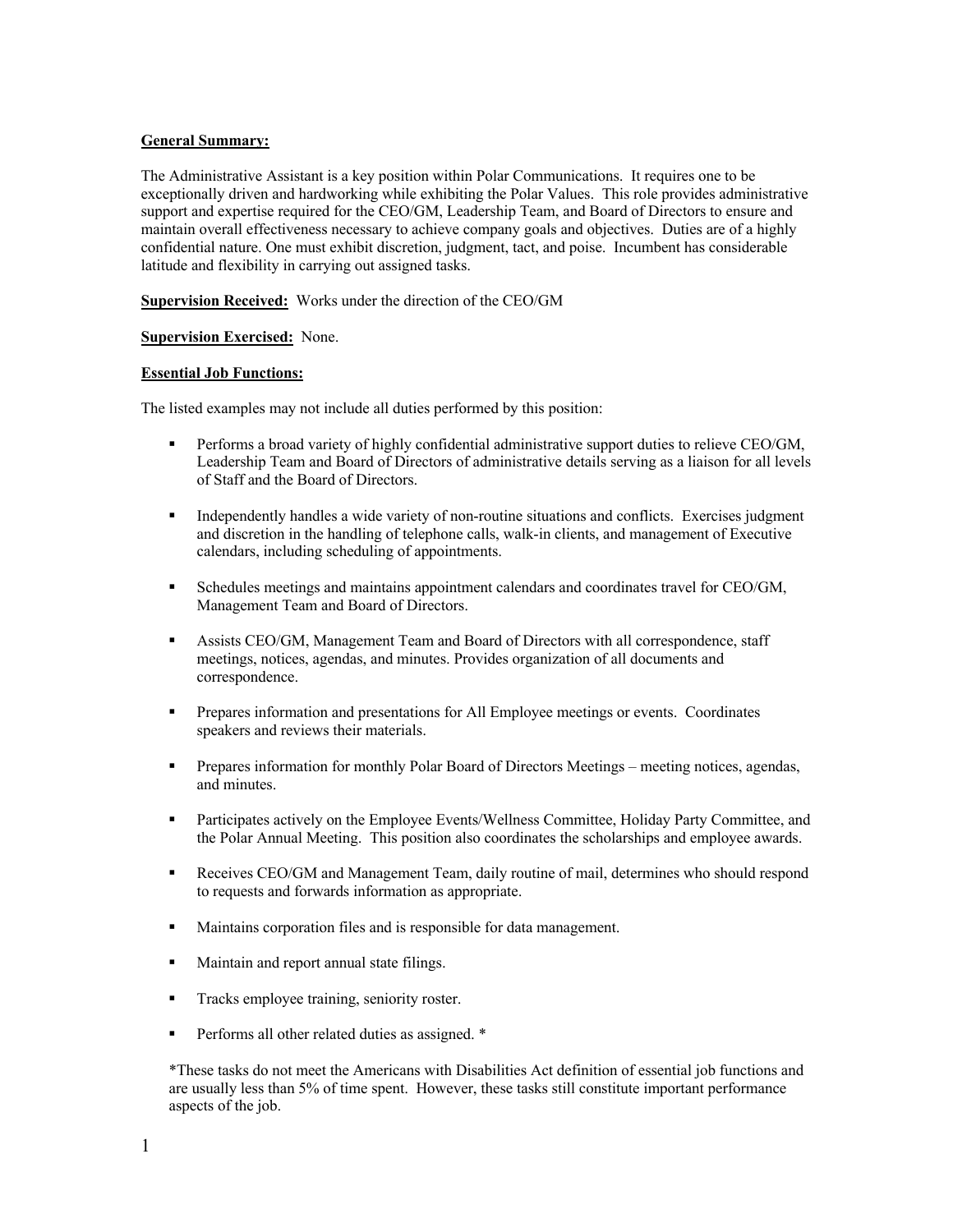# **Knowledge, Skills, and Abilities:**

- § Well-developed reading, writing, proof reading, verbal and bookkeeping and accounting principles and practices.
- High skill level with MS Outlook, Word, Excel, PowerPoint.
- Reporting skills and general understanding of Telecommunications Operating Systems.
- Strong organization, supply management, planning and scheduling skills.
- § Advanced administrative, secretarial and clerical skills for modern office practices and procedures.
- Considerable working knowledge of company policies and procedures, products and services, and the telecommunications industry and the ability to make decisions in accordance with.
- Considerable ability to communicate well with a positive and friendly manner, both orally and in writing.
- Exemplary skills in prioritizing and organizing multiple work assignments and working under occasional timely situations with frequent interruptions.
- § Considerable ability to establish and maintain effective working relationships with other employees, the public and to deal with public relations problems courteously and tactfully. Must be able to function effectively as a team player and making sound resolutions.
- High-level ability to maintain confidentiality.
- **•** High-level ability to pay close attention to detail and maintain memory for numerous details.
- § Considerable ability to maintain efficient workflow and to work independently with little direction.

# **Education and Experience:**

Associate degree or equivalent experience plus three to five years administrative assistant experience.

Executive Assistant or Administrative Assistant certification preferred.

# **Physical Requirements:**

| PHYSICAL REQUIREMENTS                                     | $0 - 24\%$ | 25-49% | 50-74% | 75-100% |
|-----------------------------------------------------------|------------|--------|--------|---------|
| Seeing:                                                   |            |        |        |         |
| Must be able to read computer screen and various reports. |            |        |        | X       |
| Hearing:                                                  |            |        |        |         |
| Must be able to hear well enough to communicate with      |            |        |        |         |
| Employees and business contacts.                          |            |        |        | Х       |
| Standing/Walking:                                         | X          |        |        |         |
| Climbing/Stooping/Kneeling:                               | X          |        |        |         |
| Lifting/Pulling/Pushing:                                  | X          |        |        |         |
| Fingering/Grasping/Feeling:                               |            |        |        |         |
| Must be able to write, type, and use phone system.        |            |        |        |         |